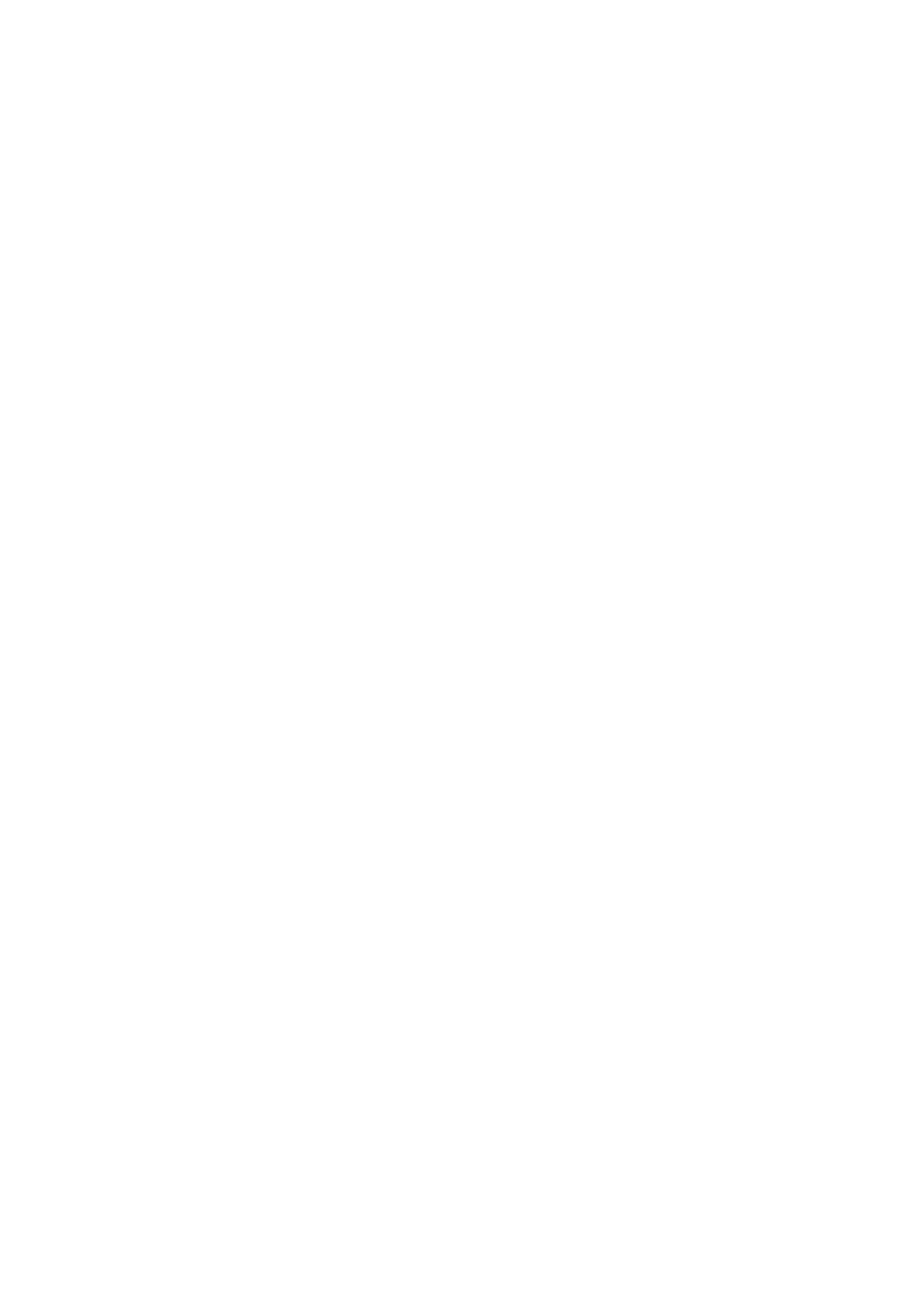# **Executive Summary**

When developing this Strategic Framework for the Provision of Braille Services (referred to hereafter as Strategic Framework), we were guided by the following significant principle documents:

- United Nations Convention on the Rights of Persons with Disabilities; and
- **New Zealand Disability Strategy 2016-2026.**

These documents can be found on the Office for Disability Issues Website at www.odi.govt.nz

The range of principles and ideas identified in this Strategic Framework are comprehensive. From the outset, the objective was to clarify the range of factors that need to be recognised, and connected, so that the best outcomes (for braille users), when delivering braille services, are achieved.

Initiated by a resolution from the Association of Blind Citizens of New Zealand's (Blind Citizens NZ) 2015 Annual General Meeting and Conference, this work takes cognisance of key stakeholders.

The resolution referred to states: "That Blind Citizens NZ work with The Braille Authority of New Zealand Aotearoa Trust, the Blind Foundation, Blind and Low Vision Education Network NZ, and other interested parties to develop a strategic framework for the provision of braille services with scoping to include the provision of electronic braille resources, growth and development of braille library collections, and the promotion of braille as a primary literacy tool." The aim is that this long term Strategic Framework will drive an integrated approach toward achieving results for braille providers and users. The Strategic Framework is centred on essential priorities that raises awareness amongst the blind community i.e. people who are blind, vision impaired, deafblind or have low vision, (hereafter referred to as blind), of the primacy of braille, and the provision of braille services.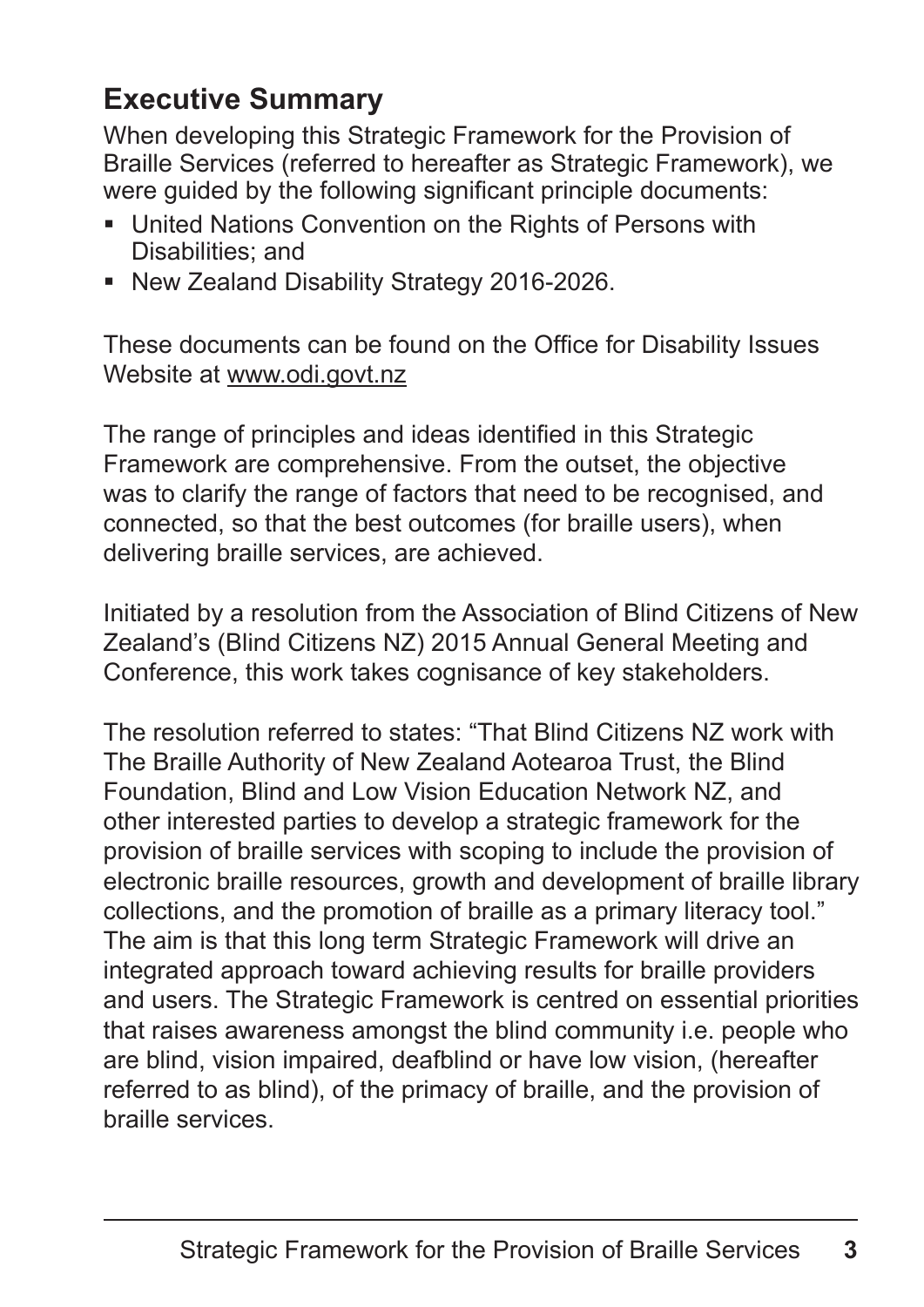# **Stakeholders**

- Association of Blind Citizens of New Zealand (Blind Citizens NZ).
- **Blind and Low Vision Education Network NZ (BLENNZ).**
- Royal New Zealand Foundation of the Blind (Blind Foundation).
- The Braille Authority of New Zealand Aotearoa Trust (BANZAT).

**Note**: refer to appendix for information about each of the stakeholders.

# **Risks**

Although identified stakeholders have jointly developed this Strategic Framework, due diligence requires the identification of risks that might impede its implementation. Those risks include:

- one or more stakeholders placed in the position of not being able to support the Strategic Framework; and / or
- stakeholders who have a role with implementation of the Strategic Framework, being unable to do so as they would prefer.

# **Key Strategic Elements**

To ensure goals remain the focus of the Strategic Framework, we have identified a vision and mission statement.

# **Vision Statement**

Recognising braille is a primary literacy and numeracy tool for blind people, that anyone who needs or wishes to learn braille, receives teaching and all materials they require to meet their needs, on time.

# **Mission Statement**

As braille is a primary literacy and numeracy tool for blind people, this Strategic Framework should support the sector, stakeholders and agencies in their planning. This framework recognises the need to optimise all resources to contribute to building, strengthening, and resourcing the provision of braille services.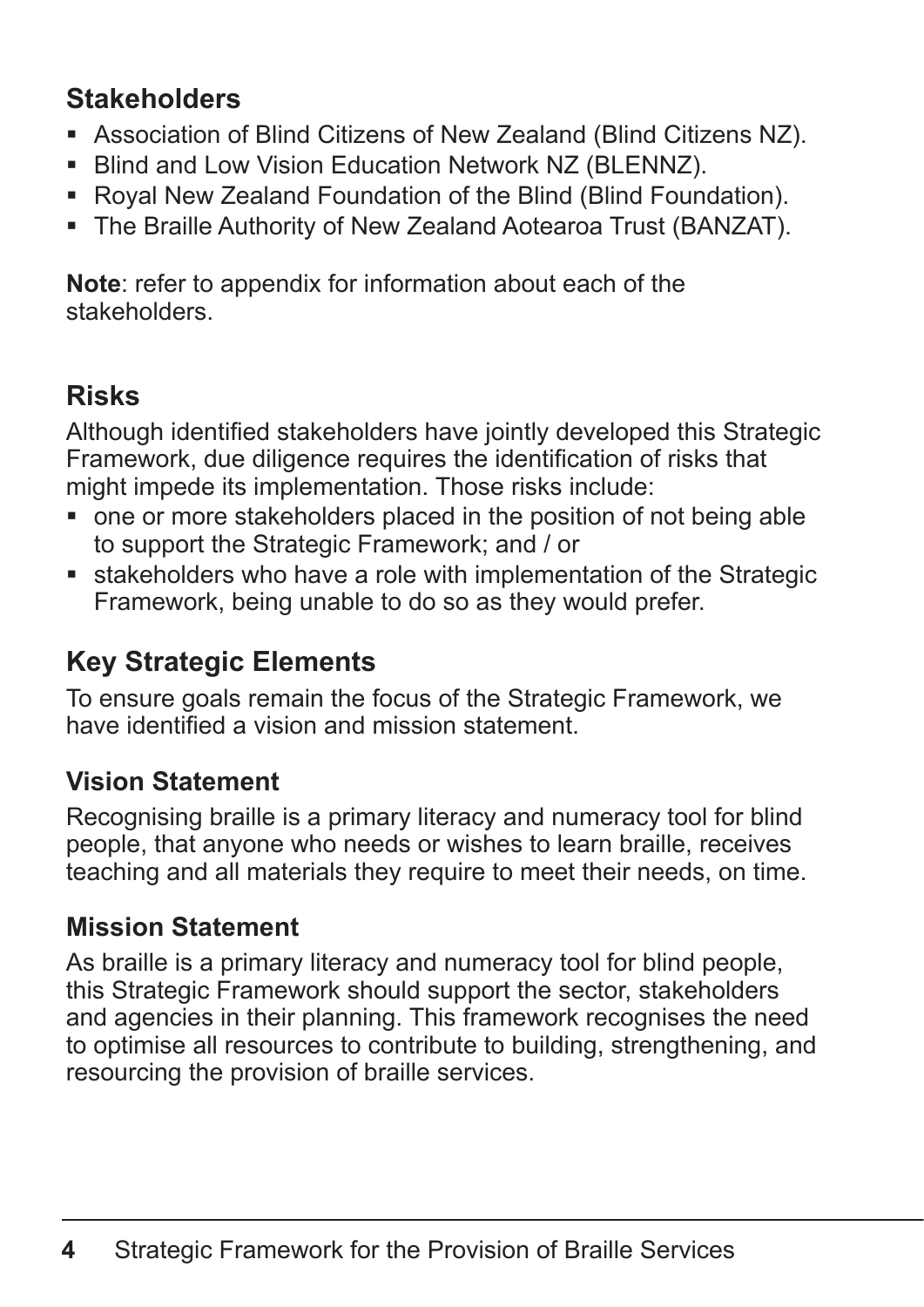# **Key areas**

#### **1. Promotion / Awareness raising of braille as the primary literacy and numeracy tool**

While recognising that both internal and external elements contribute to the promotion and awareness raising of braille, neither element is exclusive to each other. Therefore, when considering these elements, both must be borne in mind.

**Internal elements** should include for example:

- activities to celebrate, promote, and share braille (e.g. music concerts and camps, reading and writing competitions, and its history and future);
- monitoring and participating in national and international events which promote and raise awareness;
- systems and processes that meet the needs of, for example, children and adults most at risk of losing their sight.

#### **External elements** should include:

- **•** promotion of signage;
- public events where examples are shared to demonstrate the range and use of braille;
- educational opportunities to raise awareness across all age groups;
- opportunities to raise awareness about the whole of life literacy and numeracy needs of braille users.

- **a)** Achieve the normalisation of braille as the primary literacy and numeracy tool for blind people.
- **b)** Undertake research to inform the future practice in promotion and awareness raising of braille such as:
	- **Example 1** indicators to identify those who would benefit from early access to braille;
	- evaluation of events raising awareness about braille;
	- **how to promote braille in multicultural Aotearoa New** Zealand.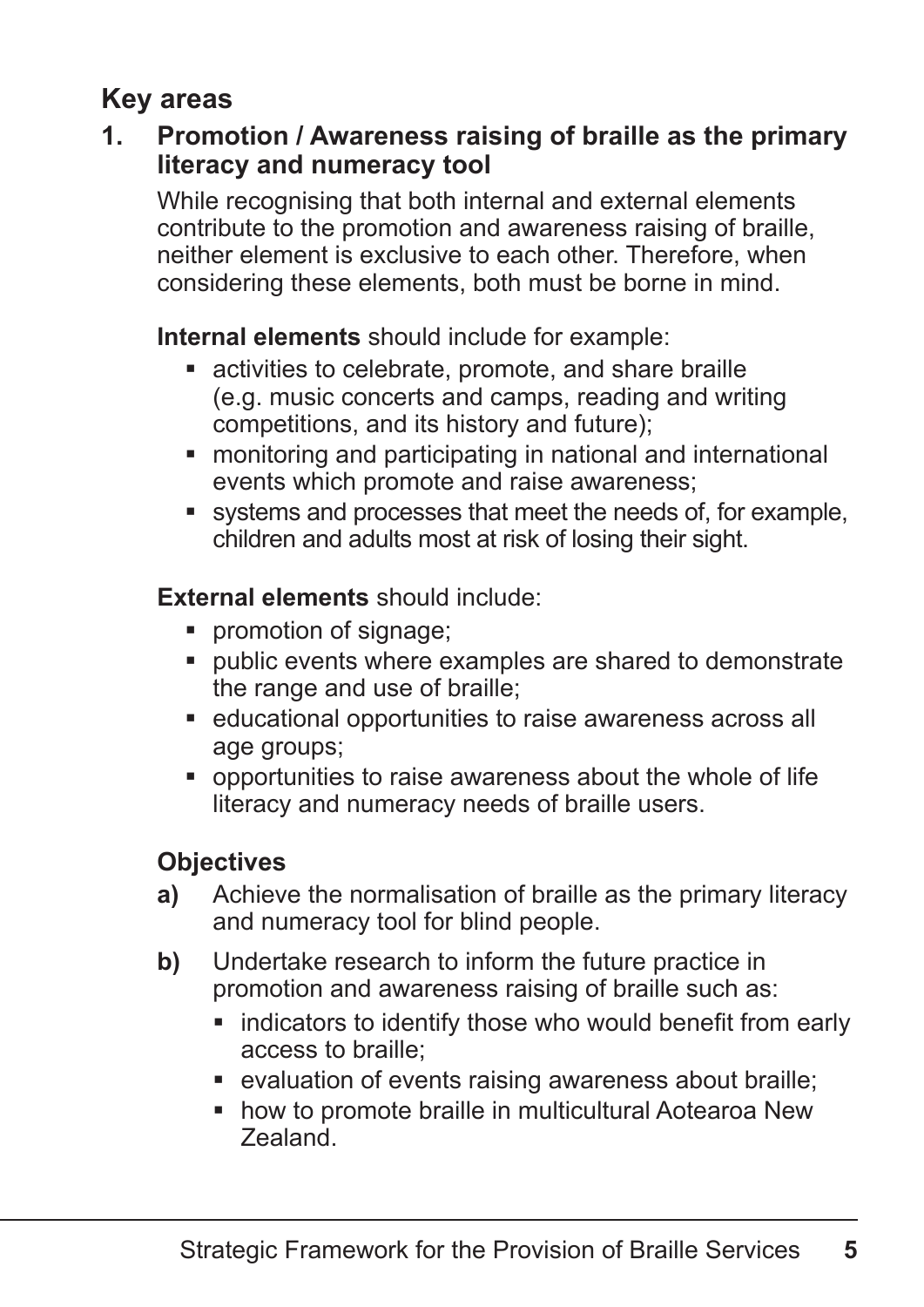## **2. Resources / Tools**

The following resources and tools, while not an exhaustive list, are indicative of what should be available and/or promoted for the benefit of everyone involved in learning, teaching, promotion or awareness raising of braille:

- braille writing equipment;
- braille paper;
- braille reading equipment;
- **EXECTE FIELD EXECTE:** electronic displays for reading and writing of braille;
- **•** braille embossers:
- **•** braille translation software:
- swell paper machines:
- 3D printers;
- training opportunities online and face-to-face.

- **a)** Users, producers and teachers have knowledge of, and easy access to braille reading and writing equipment, and learning opportunities to meet their needs.
- **b)** Whānau have opportunities to gain knowledge and understanding of braille to support the user.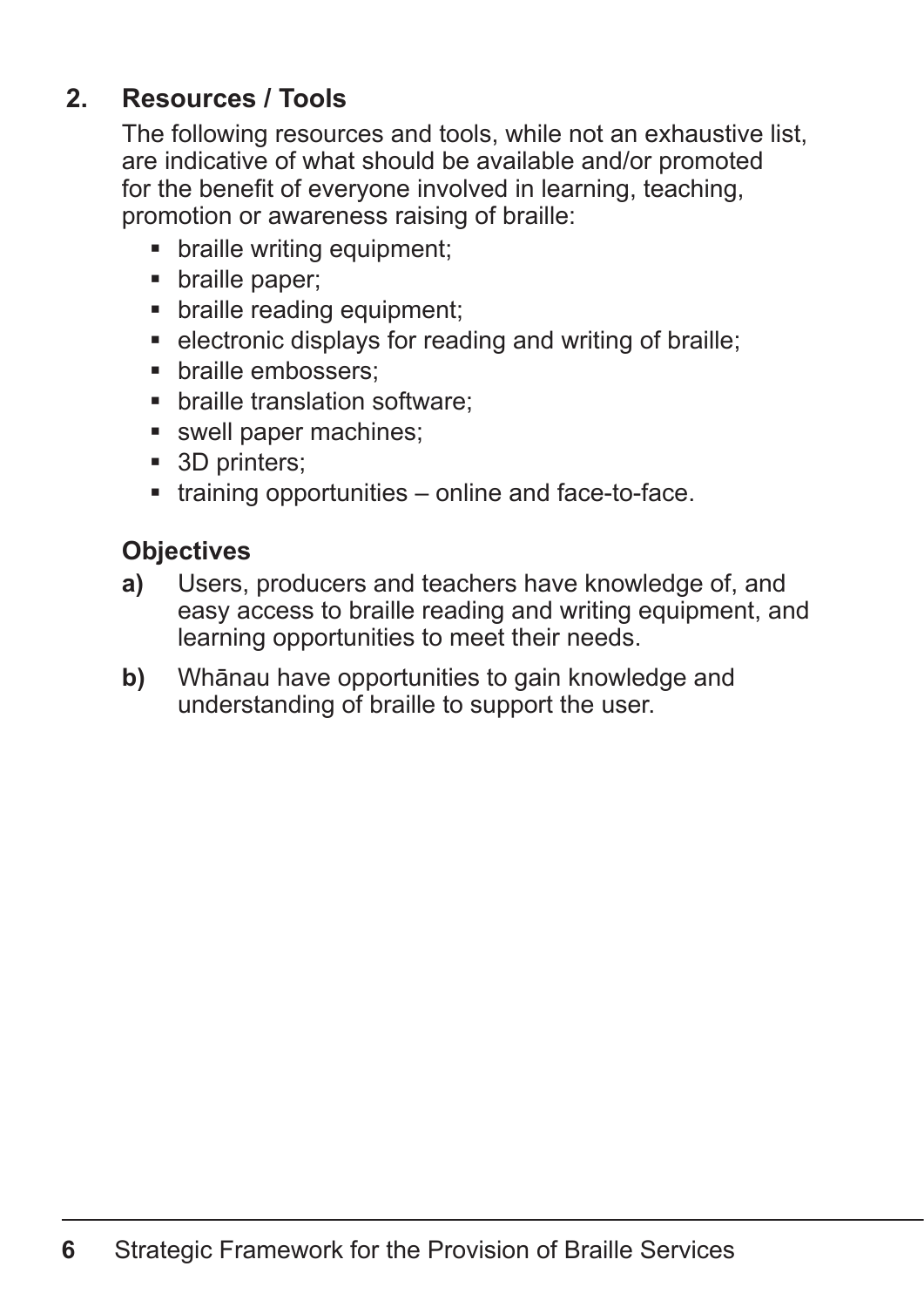# **3. Teaching of Braille**

Teachers and others involved in the teaching of braille are required to:

- understand and promote the diversity of ways braille tuition can be accessed; and
- have high quality teaching resources available, that meet the needs of the individual learner.

- **a)** Teachers of braille have recognised qualifications, knowledge and skills to meet the needs of learners who may include those acquiring literacy and numeracy through braille, or those who are literate and numerate, and learning braille.
- **b)** Promote and encourage the acquisition of knowledge for those providing peer-to-peer support and mentoring.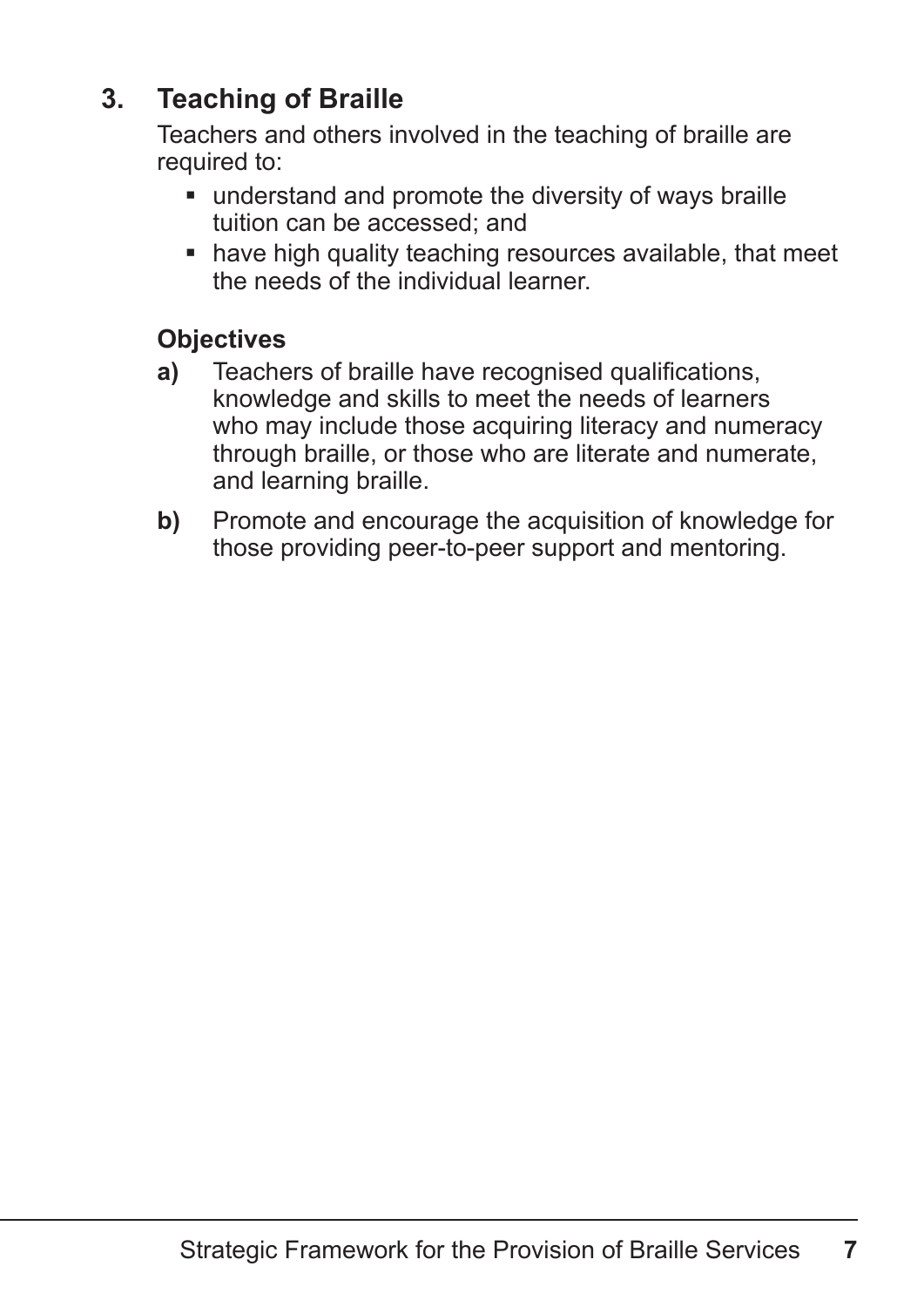# **4. Production of Braille**

A time-framed plan will identify the value in, and need for, current and potential producers of braille through their respective efforts to take steps to ensure:

- there is an increase in the production of braille;
- compliance with standards set by BANZAT;
- sustainability, capability and capacity of the production workforce;
- ongoing professional development for the production workforce.

- **a)** Raise awareness and encourage more people to become accredited producers of braille.
- **b)** Increase the provision of braille to meet the current unmet need.
- **c)** Monitor international developments in braille production and standards, for possible implementation in New Zealand.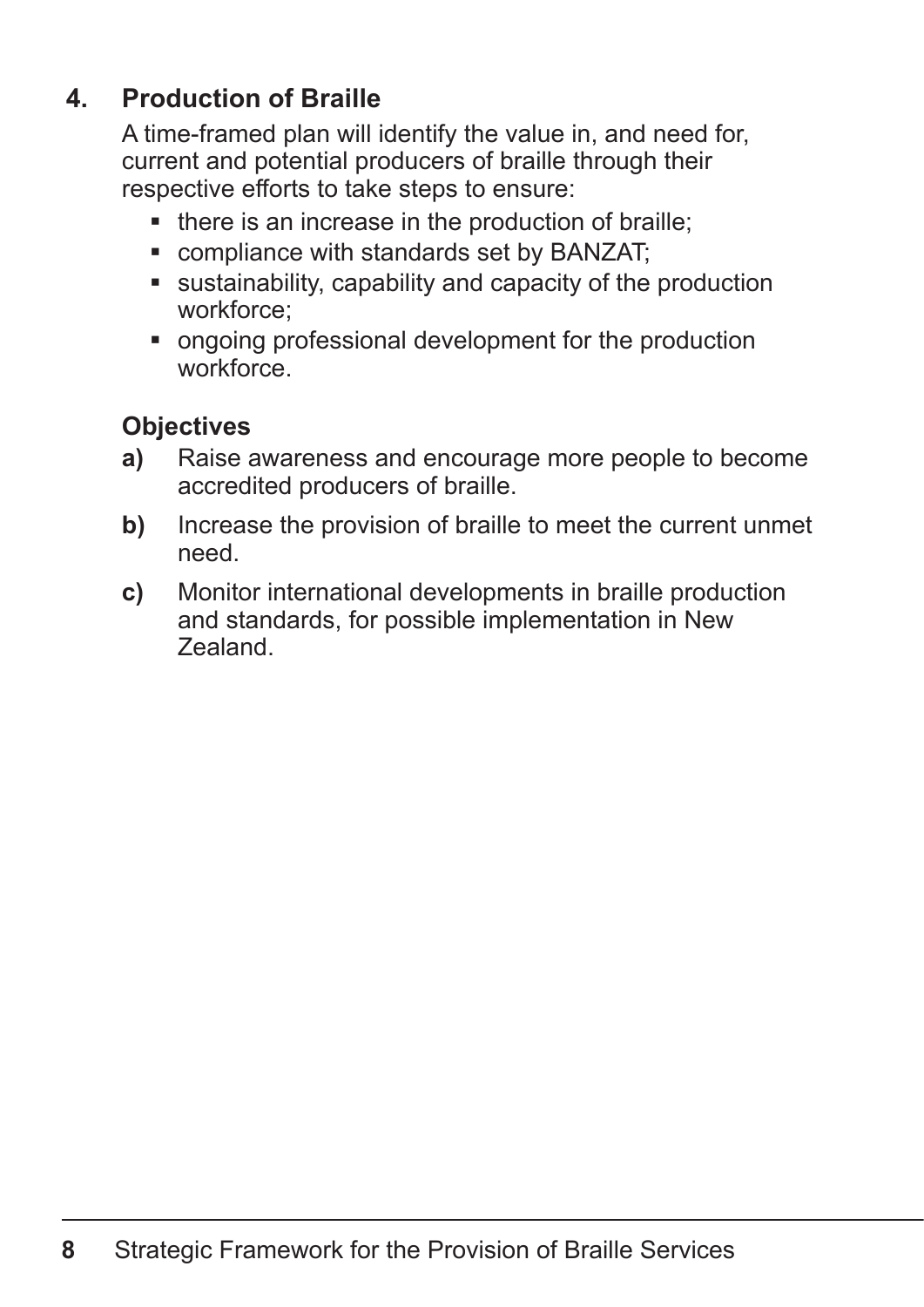# **5. Tactile Graphics**

There is recognition of the extent to which tactile graphics may be utilised for users of braille. Indicative elements that recognise the benefit of tactile graphics to the end-user is paramount. Tactile graphics may include:

- literacy, numeracy, arts, sciences, and mobility;
- equipment is fit for purpose; and that
- in the process of determining what is "fit for purpose" to achieve the learning outcome, consideration be given to a range of tools and approaches such as a real object or model, verbalisation, 3D printing, or any form of raised diagram.

- **a)** Teachers and producers, with input from end-users, work together to maintain and develop knowledge and practice.
- **b)** Teachers and producers keep pace with technological changes including the innovation of tactile graphics and emerging multi-media opportunities.
- **c)** Teachers have the knowledge and skills to match the tactile graphic with the learning intent, enabling the learner to achieve the desired outcome.
- **d)** Producers of tactile graphics have the knowledge and skills to create tactile graphics fit for purpose.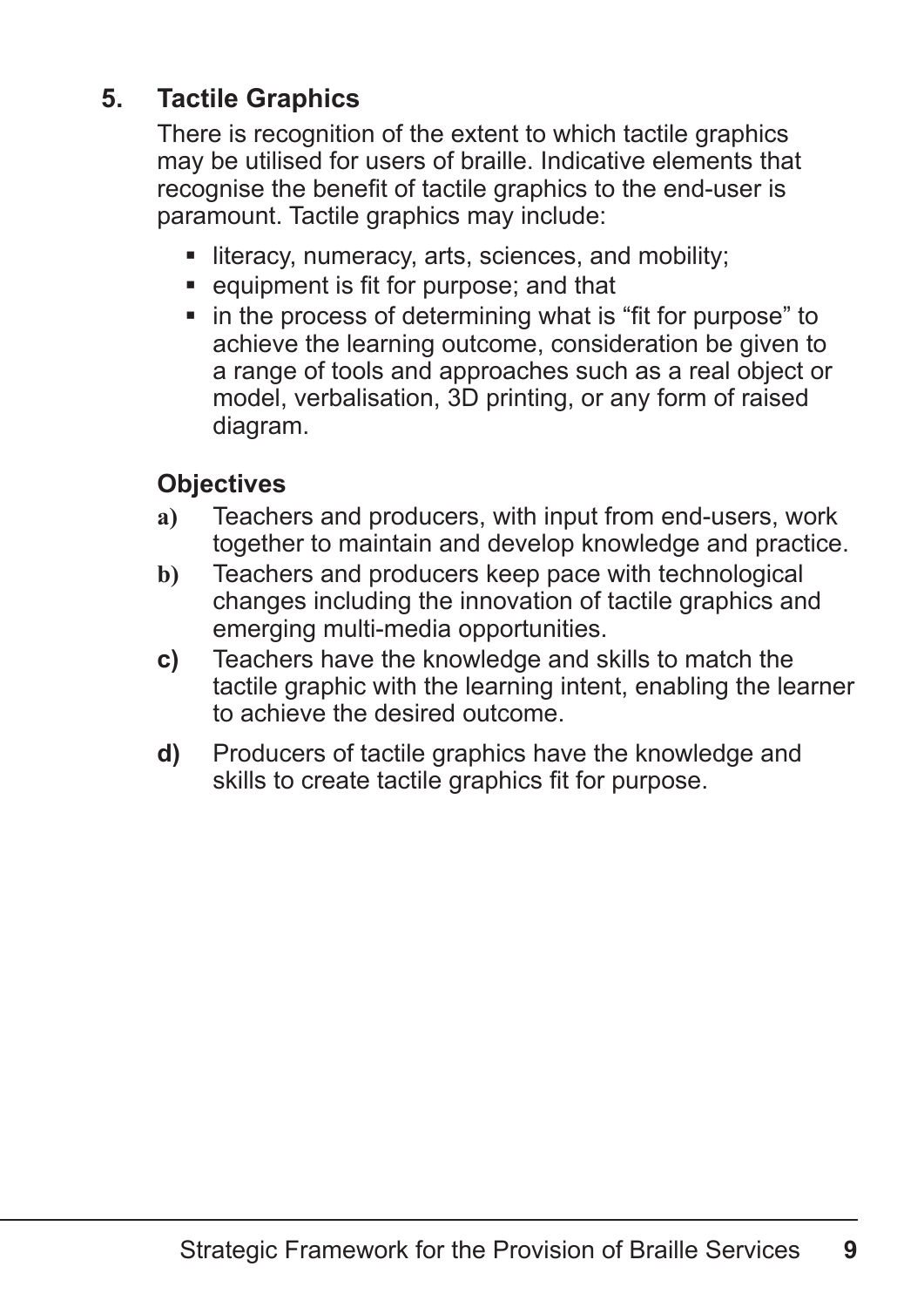#### **6. Growth and development of braille library collections**

There is anecdotal evidence to support that there is:

- currently suppressed demand for braille because of the unmet need;
- a need for catalogues to be up-to-date and readily available;
- a need for better promotion of reading materials as they are purchased and/or produced.

- **a)** Collection development policies are:
	- $\blacksquare$  in place;
	- **Informed by registered librarians;**
	- **F** reflective of the needs of both end and potential users; and
	- **published.**
- **b)** Increase and develop braille library collections.
- **c)** Reduce barriers around the receipt and return of braille items by raising awareness of the Articles for the Blind postage service.
- **d)** Develop and implement a central repository of braille files of publicly available material.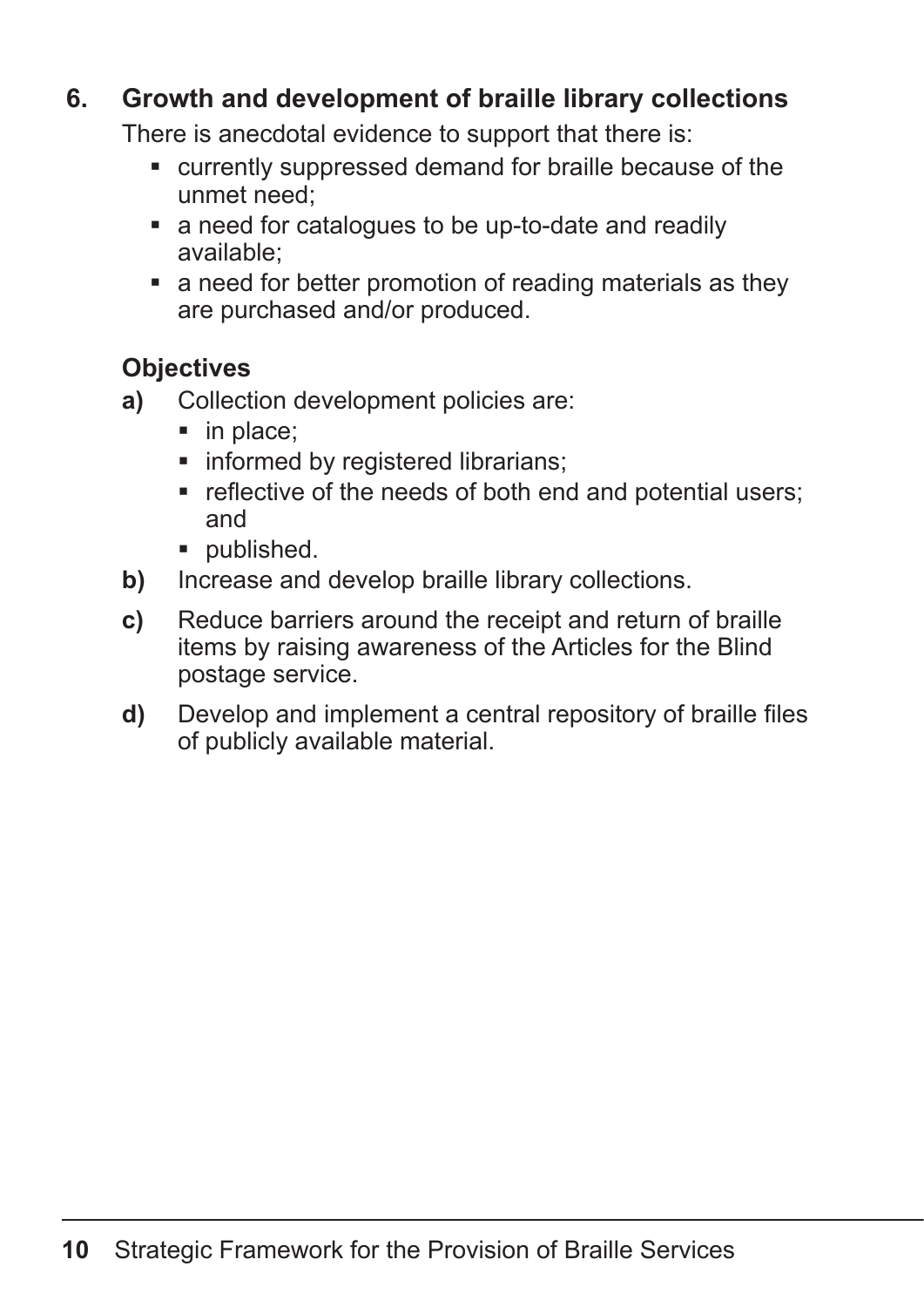#### **7. Distribution of braille in electronic and hard-copy options**

Recognising more affordable electronic braille displays and embossers are available:

- end users have the right to request both hard copy and electronic braille files;
- potential exists to increase availability of braille files for embossing, or reading on electronic braille displays.

- **a)** Electronic braille files are produced to the internationally accepted standards adopted by BANZAT.
- **b)** New Zealand publishers produce their work in formats that are borne accessible, that enable the production of electronic braille files and/or hard-copy braille.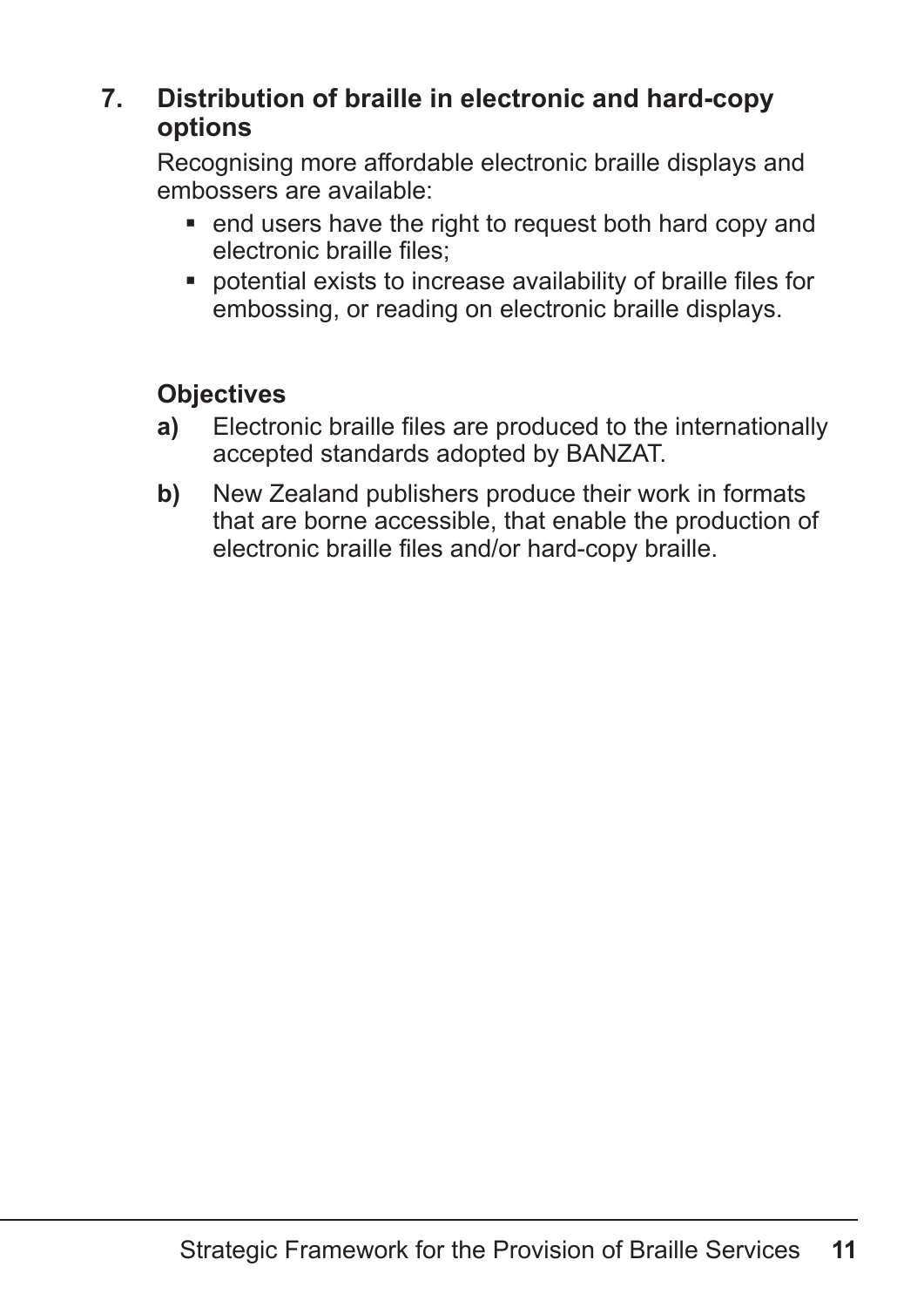# $\frac{1}{2}$   $\frac{1}{2}$   $\frac{1}{2}$   $\frac{1}{2}$   $\frac{1}{2}$   $\frac{1}{2}$   $\frac{1}{2}$   $\frac{1}{2}$   $\frac{1}{2}$   $\frac{1}{2}$   $\frac{1}{2}$   $\frac{1}{2}$   $\frac{1}{2}$   $\frac{1}{2}$   $\frac{1}{2}$   $\frac{1}{2}$   $\frac{1}{2}$   $\frac{1}{2}$   $\frac{1}{2}$   $\frac{1}{2}$   $\frac{1}{2}$   $\frac{1}{2}$



**Blind Citizens NZ** 

## **Association of Blind Citizens of New Zealand (Blind Citizens NZ).**

The Association of Blind Citizens of New Zealand Incorporated (Blind Citizens NZ) is known as a Disabled People's Organisation (DPO). Established in 1945 by blind people, Blind Citizens NZ is New Zealand's leading blindness consumer organisation, and one of the country's largest organisations of disabled consumers.

Blind Citizens NZ exists to give voice to the aspirations and lived experiences of blind, deafblind and vision-impaired people living in New Zealand. Through advocacy, its aim is to heighten awareness of their rights, and to remove the barriers that impact upon the ability of blind, deafblind and vision impaired people to live in an accessible, equitable and inclusive society.

A member-led, member-driven organisation, the Board of Blind Citizens NZ is elected by financial members who belong to geographical branches or networks across the country. Branches and networks work with Councils and Local Authorities and through organised events provide invaluable blindness-related peer-to-peer support. Nationally it works with Central Government, stakeholders from across the disability sector and businesses, to influence positive change that will make a blind bit of difference for blind people. Additionally, Blind Citizens NZ's advocacy supports the call for accessibility legislation.

Blind Citizens is a lead organisation within the Disabled People's Organisation Coalition, which comprises seven DPOs. In our DPO Coalition role, we work alongside Government on the development and governance of the Disability Action Plan, and the New Zealand Disability Strategy.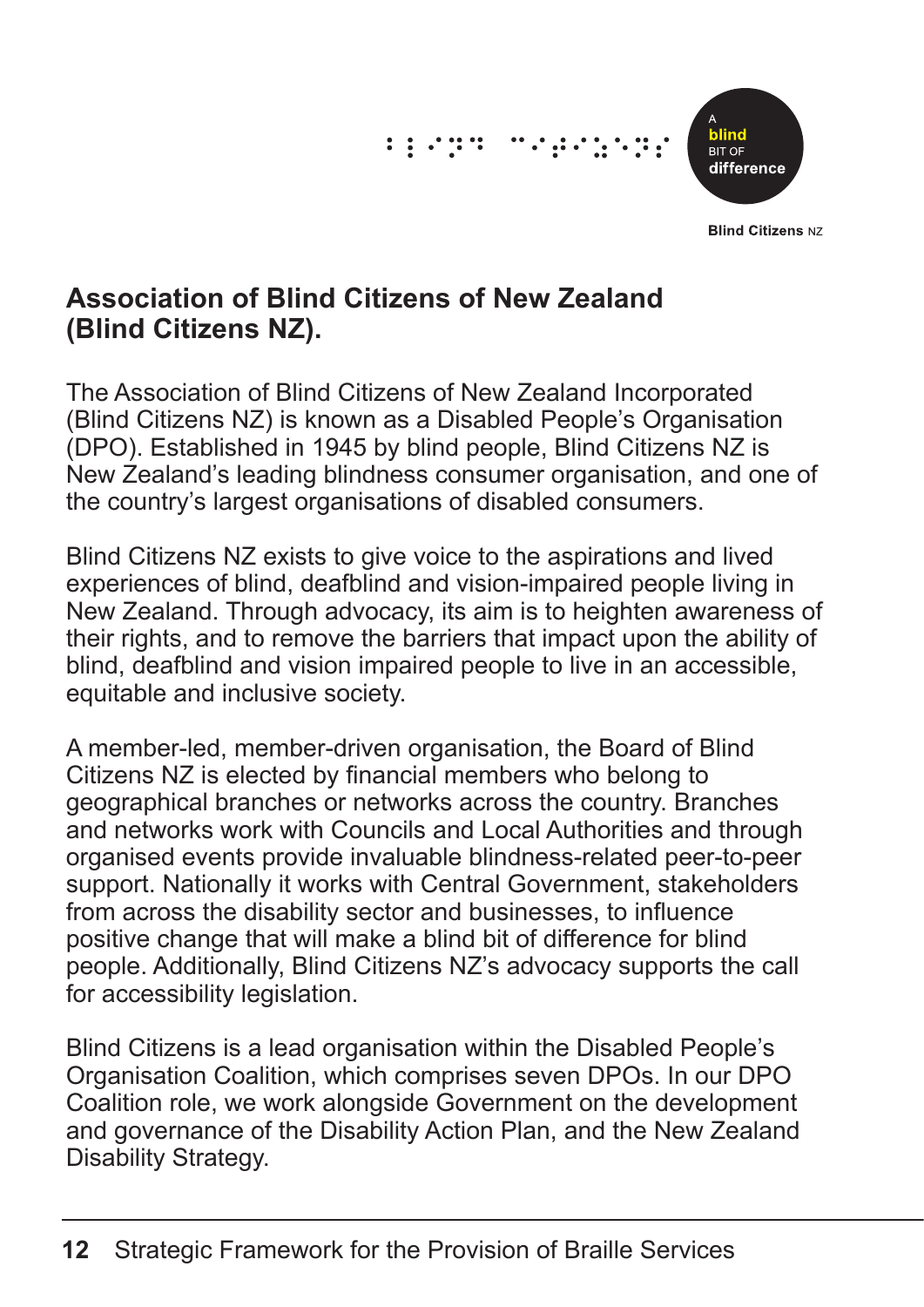In conjunction with its role on the DPO Coalition, Blind Citizens NZ is involved in disabled people led monitoring and the Independent Monitoring Mechanism (IMM). The IMM is a mechanism set up to monitor and report on Government's performance and implementation of the United Nations Convention on the Rights of Persons with Disabilities. The IMM comprises three independent partners, these being the Human Rights Commission, Office of the Ombudsman, and the DPO Coalition.

Blind Citizens NZ has well-developed mechanisms that facilitate engagement with, and input and feedback from its members and others within the blindness community, to inform its work.

**Website:** www.blindcitizensnz.org.nz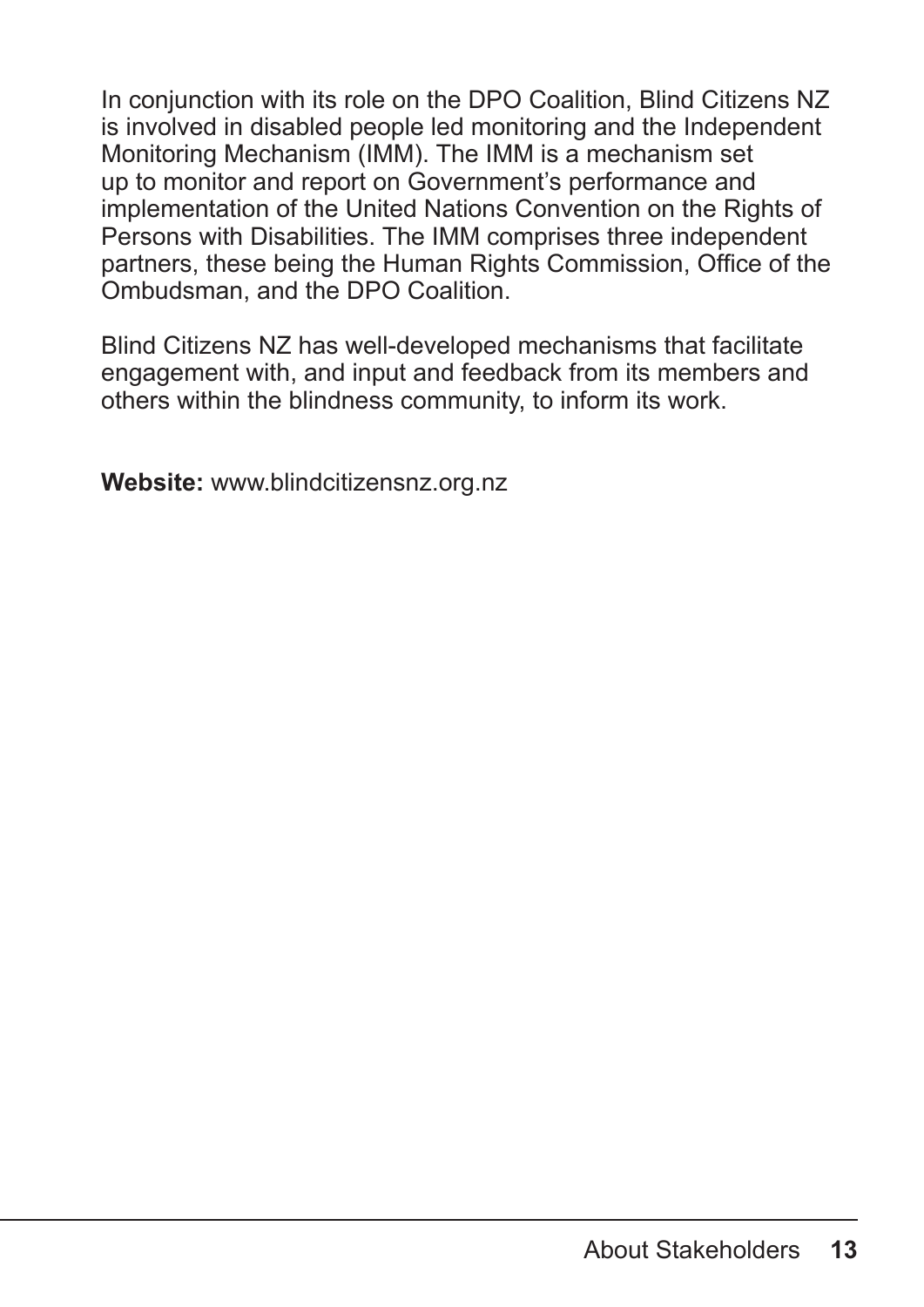

# **Blind and Low Vision Education Network NZ (BLENNZ)**

The Blind and Low Vision Education Network NZ (BLENNZ) is a national school that provides a network of education services to over 1500 blind, deafblind and low vision learners throughout New Zealand from birth to 21, including those who have additional special needs. BLENNZ was established as a national network of services in January 2005. It is one of the six special schools nationally that have been legislated to provide residential provision for learners.

#### **Vision**

Every BLENNZ learner is well prepared to achieve in life.

# **Mission**

To enable learners who are blind, deafblind or have low vision to reach their full potential, BLENNZ provides quality education and specialist teaching services in partnership with whānau, educators and the wider community.

The purpose of BLENNZ is to ensure that the education needs of learners who are blind, deafblind or have low vision are identified and appropriate programmes and services are available.

The services and programmes of BLENNZ are aligned to support the principles and intent of government priorities, goals and strategies for education; the aims of the Disability Strategy for an inclusive society and the removal of barriers; and the principles of best practice in blindness education.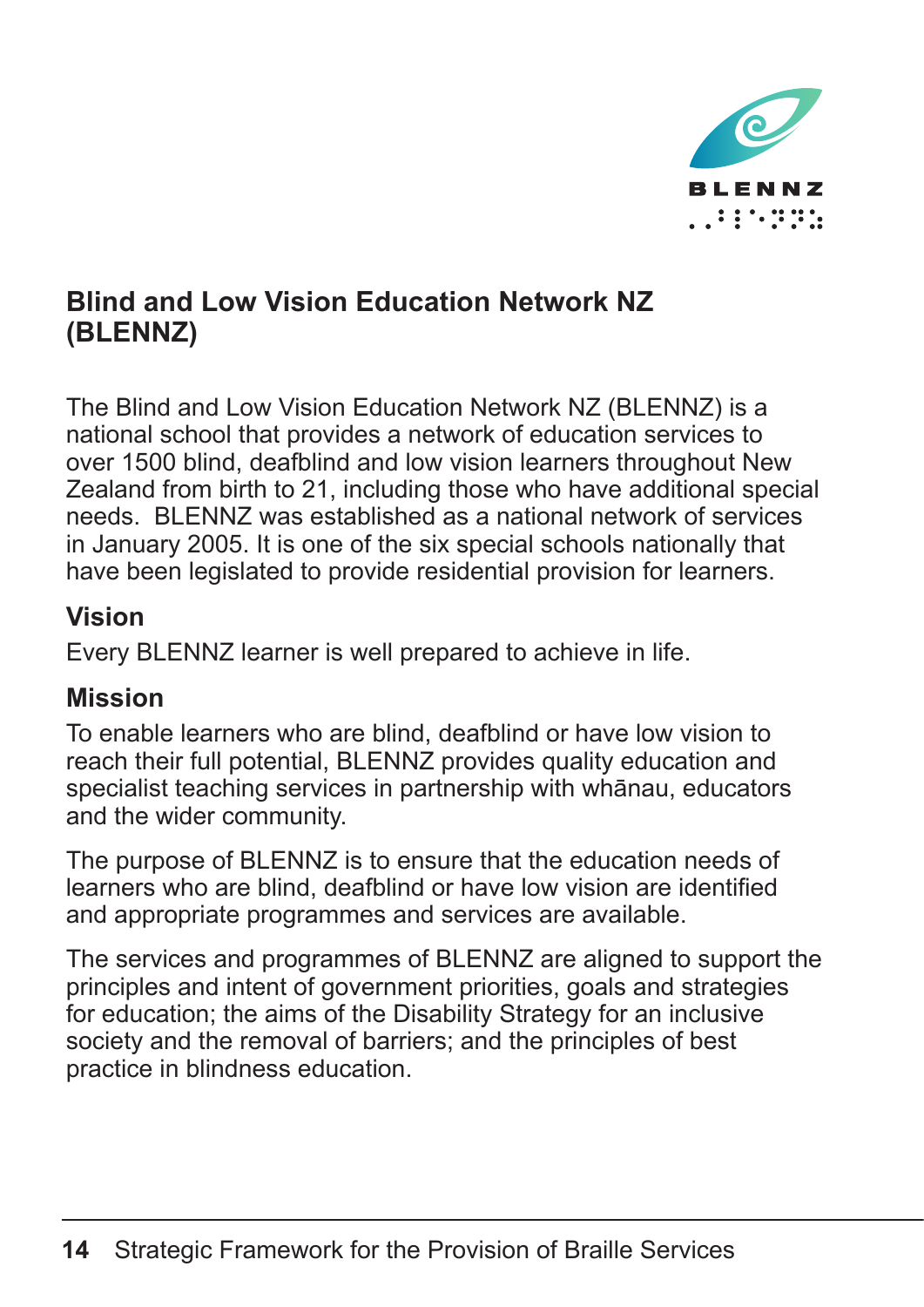It aims to support the government goals for education by enhancing education opportunities for its learners, facilitating access to and participation in the regular curriculum and developing skills for independence.

Participation in this working group is aligned with BLENNZ's commitment to provide equity through access.

**Website**: www.blennz.school.nz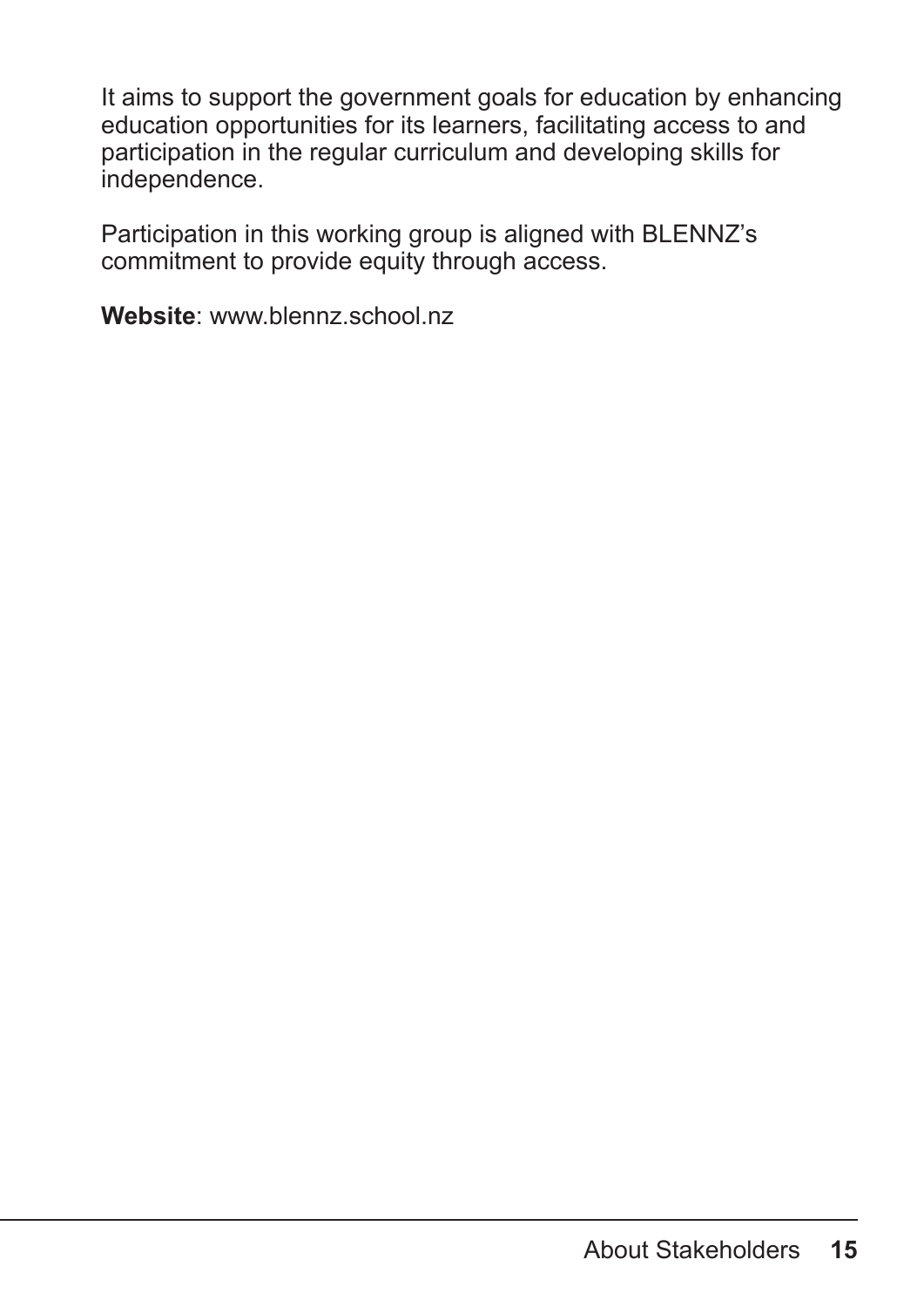

# **Royal New Zealand Foundation of the Blind (Blind Foundation)**

The Blind Foundation is New Zealand's main provider of practical and emotional support for the tens of thousands of Kiwis who are blind or have low vision, enabling them to face their future with confidence. Every day an average of three New Zealanders turn to the Blind Foundation for support with sight loss. With a vision of 'Life without limits – Kahore e Mutunga Ki te Ora', Blind Foundation staff around the country aim to enable people who are blind or have low vision to be self-reliant and live the life they choose. We equip people with the skills needed to participate fully in society. This includes support in living independently, getting around, using technology, continuing to read and communicate, being socially active and staying in or looking for work.

We are a unique New Zealand charitable incorporated society with a proud history of providing support and direction to people who are blind or have low vision. We are a client-focussed, selfdetermining, member directed organisation and we ensure that the life experiences of people who are blind or deafblind and those with low vision are included and advanced in our work. We are socially responsible, inclusive, and embrace cultural diversity. We uphold the Treaty of Waitangi and recognise the status of the tangata whenua. We align to the United Nations Convention on the Rights of People with Disabilities, the New Zealand Government Disability Action Plan, the New Zealand Disability Strategy and the World Health Organisation Vision 2020.

## **Our Purpose**

To enable people who are blind or have low vision to be self-reliant and live the life they choose.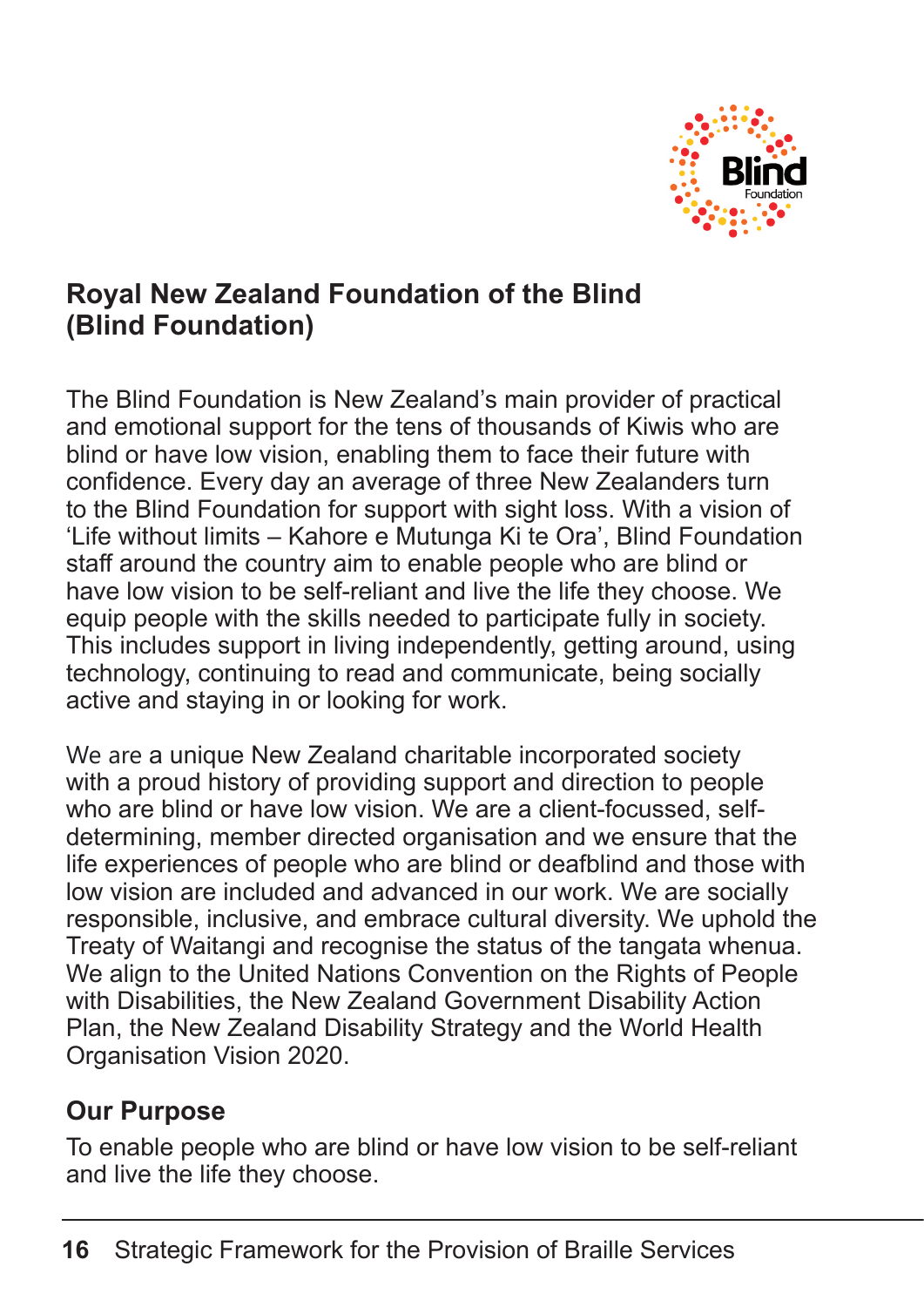## **Our Vision**

Life without limits Kahore e Mutunga ki te Ora

#### **Our Values**

We have four core values that guide the work we do: Optimistic; Connecting; Aspirational and Empowering.

**Website**: www.blindfoundation.org.nz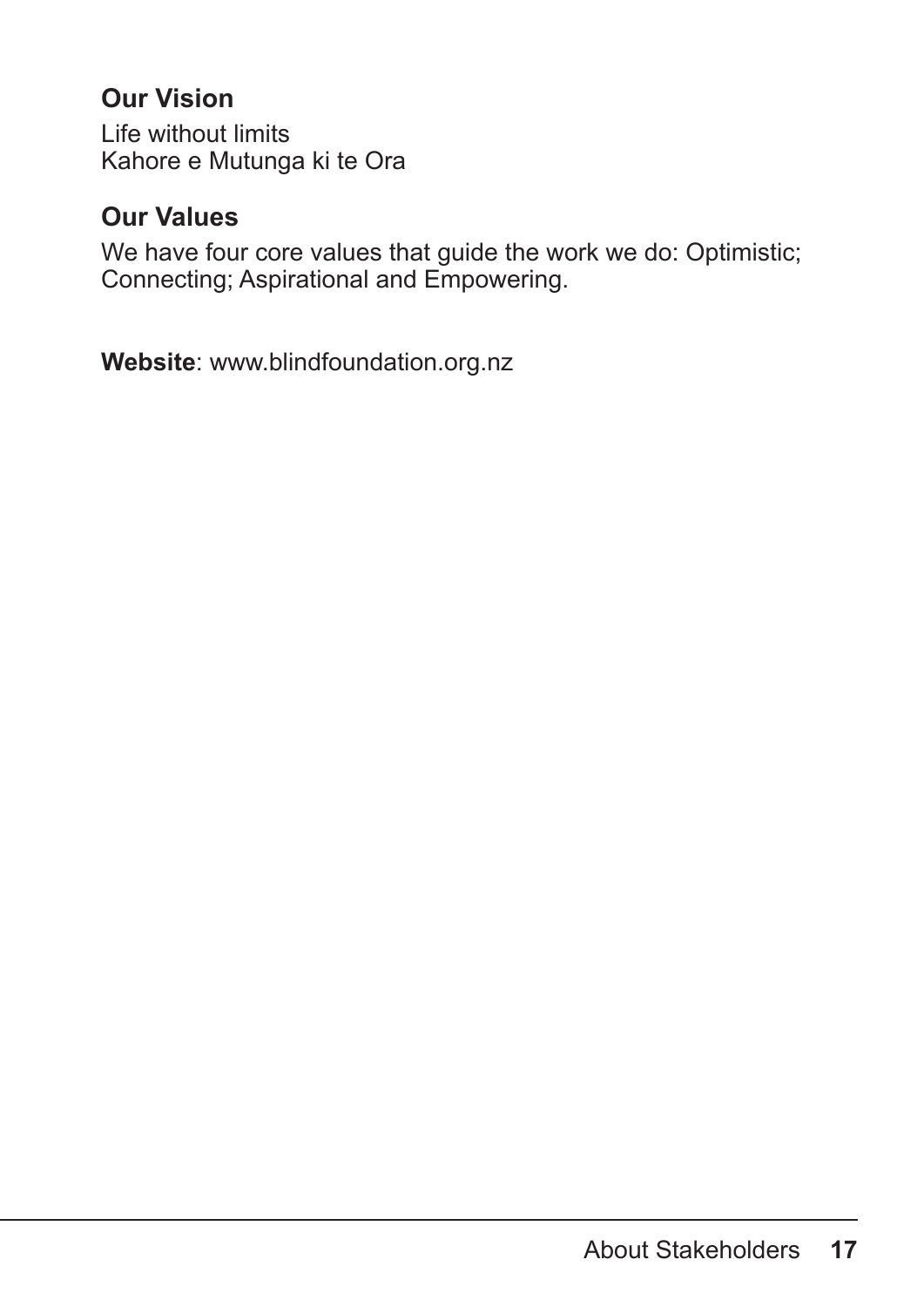

## **The Braille Authority of New Zealand Aotearoa Trust (BANZAT)**

# **About BANZAT**

The Braille Authority of New Zealand Aotearoa Trust (BANZAT) was set up in 2010.

The charitable objects include:

- **(a)** To set standards and to make rulings on braille code usage within New Zealand:
- **(b)** To maintain awareness of, and consistency with, current international developments in all braille codes;
- **(c)** To accredit practitioners involved in braille production;
- **(d)** To promote braille as the prime literacy medium for blind people;
- **(e)** To promote best practice in teaching, acquisition and distribution of braille.

# **BANZAT Members**

Five organisations co-operated to establish BANZAT, namely:

- BLENNZ;
- **Blind Citizens NZ:**
- **Blind Foundation;**
- Kāpō Māori; and
- Parents of Vision Impaired.

The above organisations appoint seven trustees who may appoint between two and four additional trustees. Trustees must be braille qualified as set out in the Trust Deed. Trustees include experienced teachers, producers and end users of braille.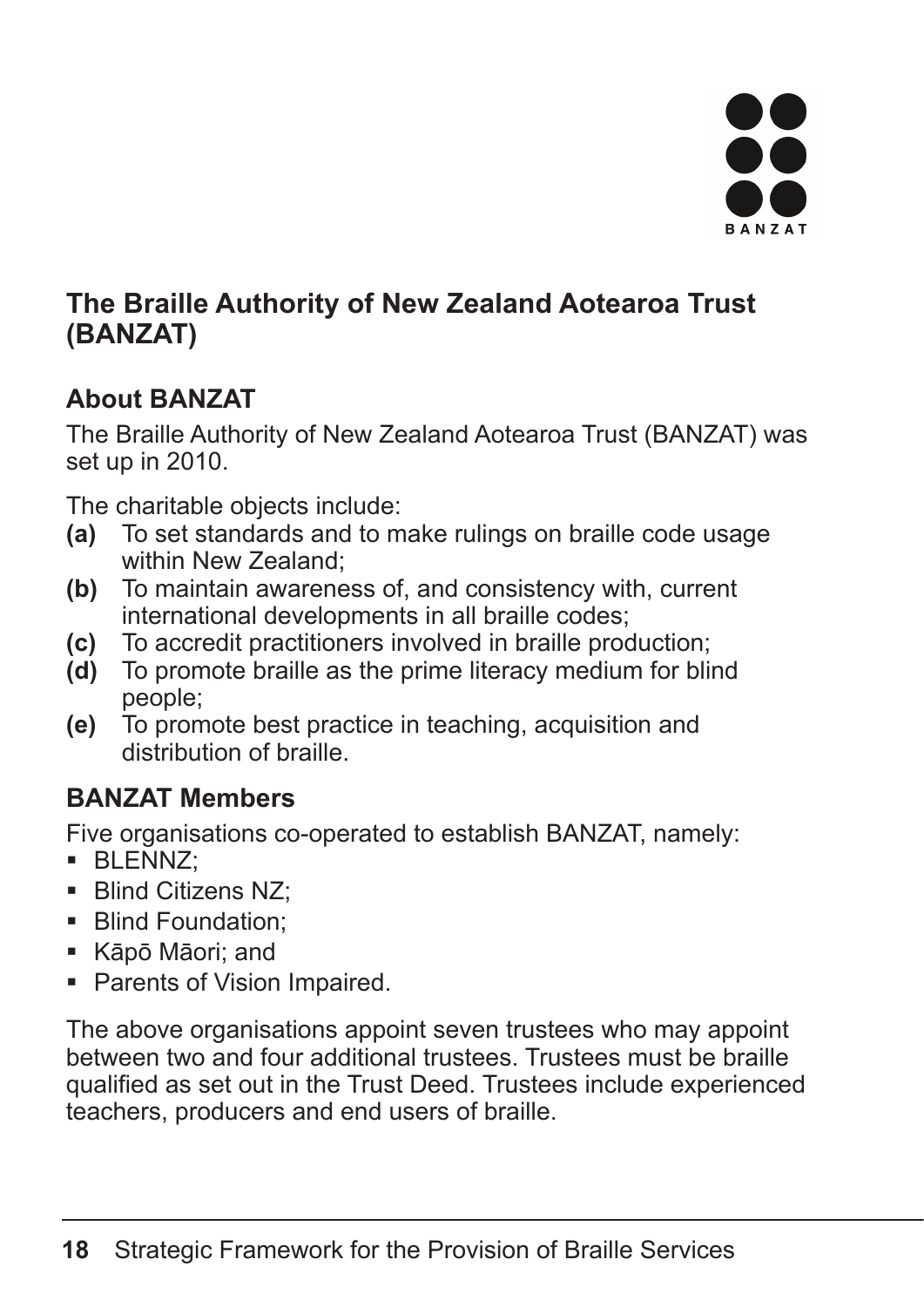# **Activities**

- In setting standards, BANZAT keeps abreast of code development through serving on committees of the International Council on English Braille.
- BANZAT, with the Australian Braille Authority, administers the annual examination of the Trans-Tasman Certificate of Proficiency in Unified English Braille.
- BANZAT has developed a framework for accrediting braille producers working in New Zealand who are using computer braille translation software.
- BANZAT monitors the quality of braille produced in New Zealand to ensure it meets the standards BANZAT has set.

**Website**: www.banzat.org.nz